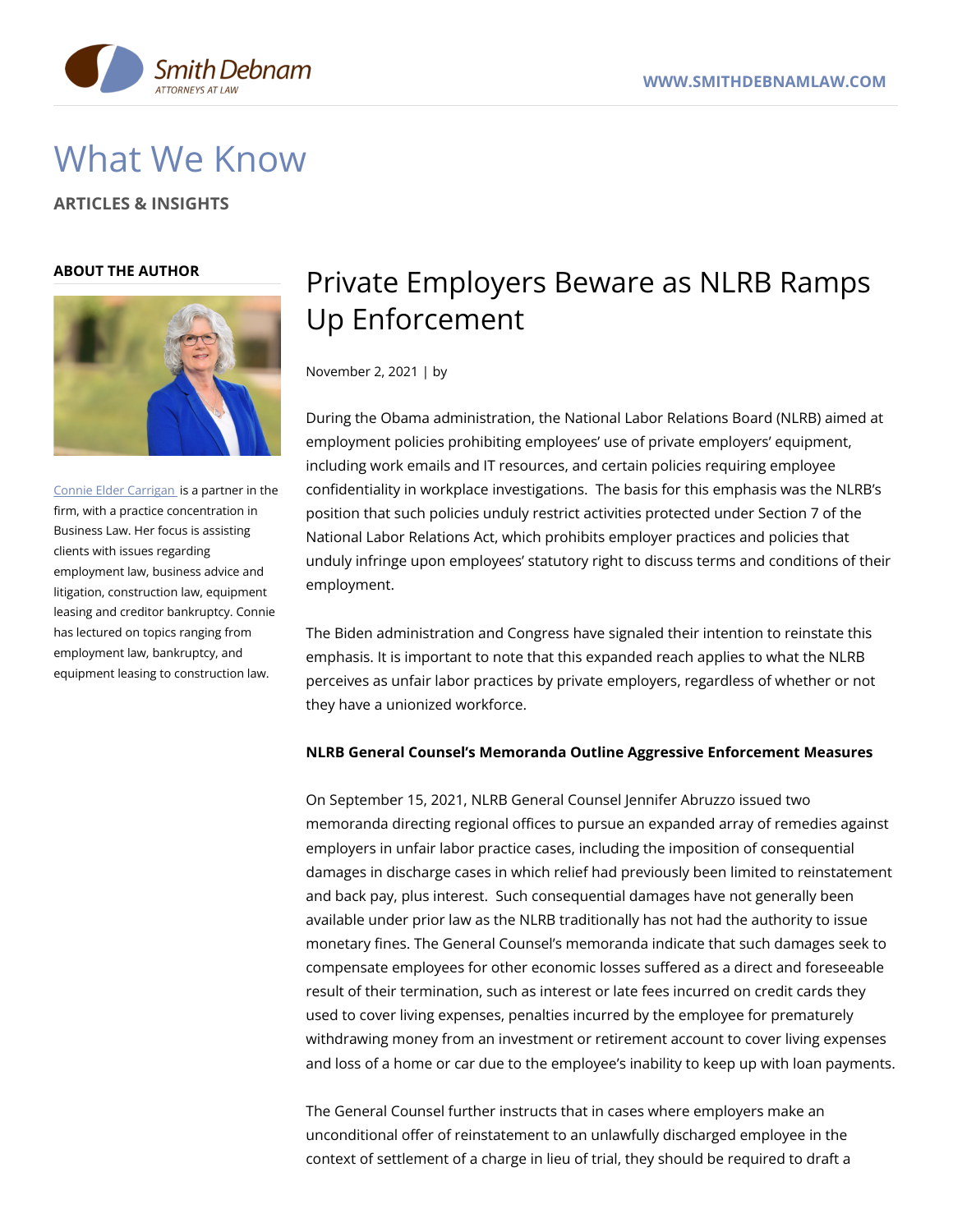written letter of apology to the employee on the basis that such a requirement "may assist in de-escalating lingering tensions between the employee and the employer during the reinstatement process." It remains to be seen whether such a requirement would have the opposite effect of dissuading employers from pursuing the option of settling charges filed by discharged employees.

Abruzzo's memoranda further dictate that settlement agreements in discharge cases include "default language" that empowers the regional office to seek and obtain summary judgment against an employer that fails to comply with the terms of settlement, and that these agreements should not include standard language in which the alleged violator is permitted to deny wrongdoing in exchange for providing requested relief. The NLRB General Counsel additionally instructs that notice to employees of settlement of such cases should be disseminated not only via traditional posting but also by text and on social media, with settlement agreements to include "visitation" clauses permitting Board agents to "drop-in" on the workplace to ensure that notices are posted as required.

#### **Congress Signals Its Desire to Include Civil Penalties for NLRB Violations**

Demonstrating Congress's intent to increase enforcement of the National Labor Relations Act is language contained in the pending Build Back Better reconciliation bill. If enacted as currently written, this bill provides civil penalties of up to \$100,000 for violations of the National Labor Relations Act if an employee is discharged or faces "other serious economic harm" and includes individual liability for corporate officers and directors for these civil penalties if it is demonstrated that they committed the violation, established a policy that led to the violation, or had actual or constructive knowledge of the violation but failed to prevent it from occurring. These penalties would be payable to the federal government, not affected employees. The penalties could be based upon technical violations of the NLRA's language protecting employees' right to discuss terms and conditions of their employment.

Taken together – NLRB's signaling of more aggressive enforcement and their intention to levy civil penalties against officers and directors of employers found in violation – these movements underscore the urgency for employers to prioritize ensuring their employment policies and procedures comply fully.

If you have questions regarding these agency and Congressional developments or other legal issues about the employment relationship, please feel free to contact Connie Carrigan at [ccarrigan@smithdebnamlaw.com.](https://www.smithdebnamlaw.com/people/connie-carrigan/)

## CONTACT US

919.250.2000 mail@smithdebnamlaw.com

## RALEIGH OFFICE

The Landmark Center 4601 Six Forks Road, Suite 400 Raleigh, NC 27609

#### CHARLESTON OFFICE

171 Church Street Suite 120C Charleston, SC 29401